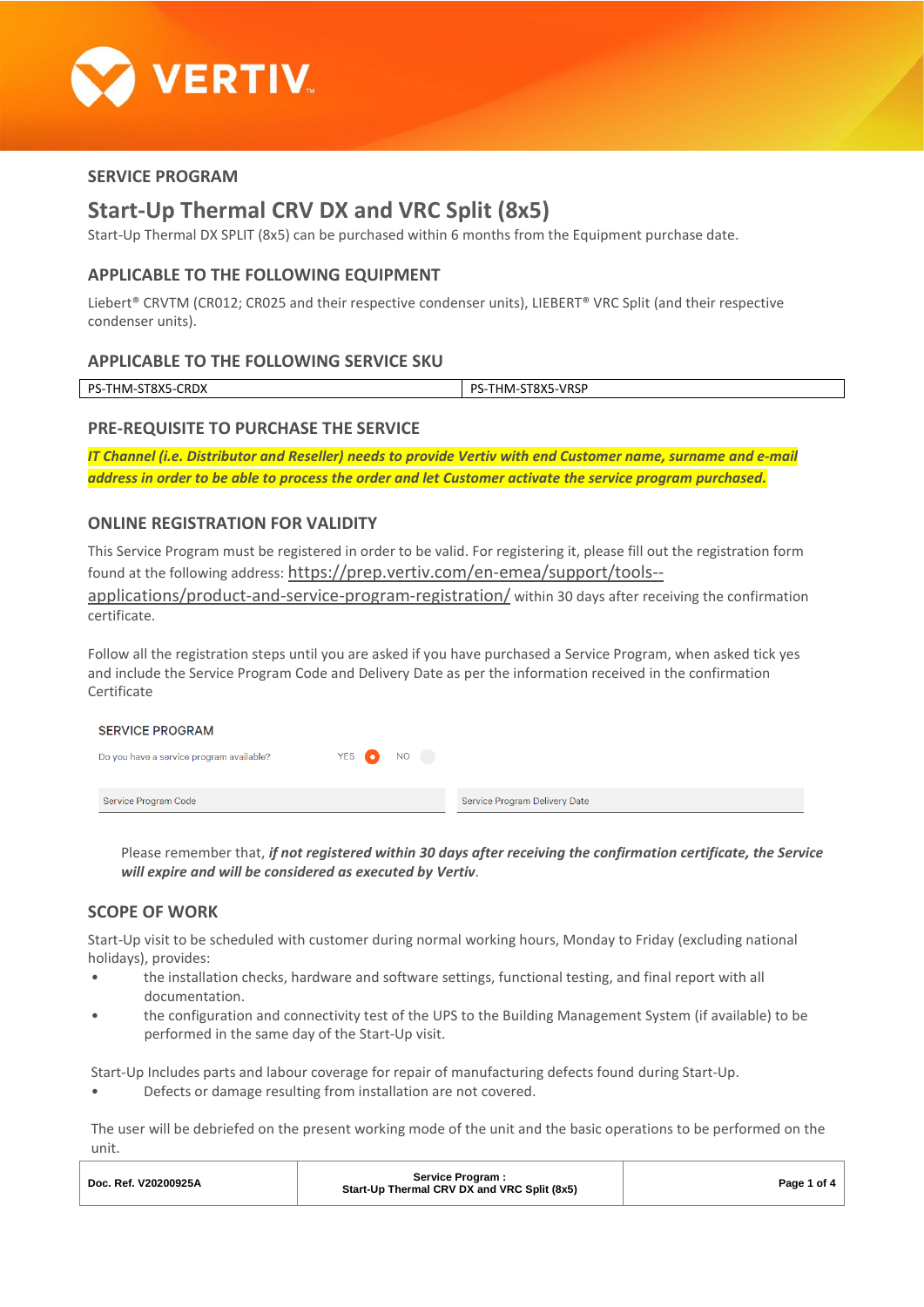

The specific Prerequisite subjects mentioned in the checklist below are the necessary requirements to perform all the activities included in the Scope of Work.

### **DETAILS OF SERVICES:**

The Start-Up visit will include the below-mentioned activities; a report will be handed over to End-Customer upon completion.

### **Start-Up Check List**

#### **Installation and Pre-Power Checks**

- Lock-out and tag-out procedures.
- Check room conditions.
- Visual review of unit installation, refrigerant lines and check positioning of remote condenser unit(s).
- Water cooled condenser check (if applicable).
- Condensate drain check.
- Humidifier drain check (if applicable).
- Check electric power supply lines.
- Set the addresses of the rack temperatures sensors and connect the electrical terminal to the unit (if applicable).
- Connect the electrical cables of the water leakage sensor to the unit.

#### **Start-Up Operation**

- Ensure that mains power supply voltages are within tolerance
- Verify/Set software configuration settings.
- Verify/Set hardware configuration settings (where applicable).
- Remote condenser start-up.
- Unit start-up (with customer approval).
- Circuit/s refrigerant charge completion.
- Verify proper functionality of system components.
- Humidifier proper functionality checks (if applicable).
- Condensate pump check (if applicable).
- Electric heating check (if applicable).
- Supply and return air probes calibration.
- Automatic Transfer Switch test (if applicable).
- Verify proper functionality of the Special Feature Application (where applicable).

#### **BMS connectivity test Check List (if applicable)**

#### **BMS connectivity test**

- Connect communication cables.
- Set the parameters of the unit.
- Perform a connectivity test with the BMS.

#### **Prerequisites**

- The unit must be correctly positioned and levelled on its final working position. The equipment and the area must be clean from dirt and debris.
- Electrical and communication cabling must be completed and correctly secured.
- Power supply to the unit and at least 50% of the nominal thermal load of the equipment must be assured.
- Refrigeration circuits must be already pre-charged at 80% of the calculated value.
- Unit drainpipe must be connected to the building wastewater pipeline.
- Humidifier (if fitted) must be fed by tap water.
- Compressor crankcase heaters must have been preheated for at least 4 hours preceding start up.
- Leak detector and rack temperature sensors must be correctly installed (for what applicable).
- Operating conditions must be agreed and communicated by the customer in advance.
- ATS (automatic transfer switch) correctly connected (if present). Personnel to switch off mains readily available on site.

### **Prerequisites**

- The selected communication method has to be made available in terms of cables, connection lines, addresses routings and access permissions.
- Communication must be available and correct addresses and routings made available.
- Additional communication and alarm test are excluded.

### **Data collection and de-briefing Check List**

| Doc. Ref. V20200925A | Service Program:<br>Start-Up Thermal CRV DX and VRC Split (8x5) | Page 2 of 4 |
|----------------------|-----------------------------------------------------------------|-------------|
|                      |                                                                 |             |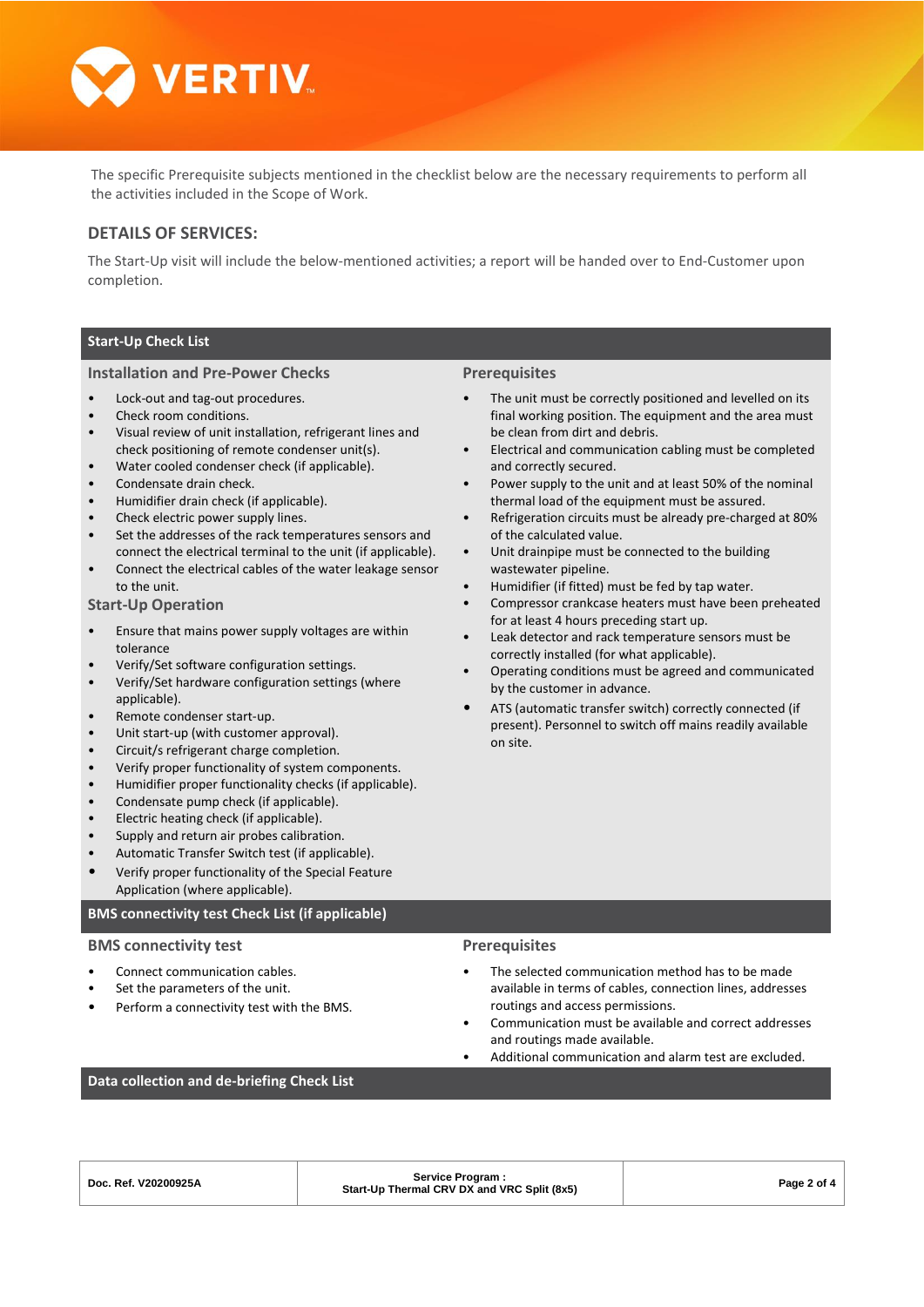

### **Data collection and de-briefing**

- Leave the unit in standard working conditions as per customer request.
- Collect the installation data to monitor the working conditions of the equipment.
- Prepare the start-up report for the user.
- Debrief the user on the task delivered and the status of the system.

### **ASSUMPTIONS & CLARIFICATIONS**

- Start-up expenses incurred due to delays beyond the control of Vertiv will be charged.
- Additional activities not part of this scope of work can be added and quoted separately.

# **END-CUSTOMER DUTIES**

Customer shall provide:

- Complete access to Site and to the Equipment for the purpose of Start Up services.
- Safe working environment including, where appropriate, safety induction procedures.
- A point of contact during time of service.
- A point of contact for receipt of units and components.
- The Equipment shall be already installed in line with manufacturer recommendations.
- Isolation of any water-based fire suppression systems for the duration of site works.

Start Up visit must be requested at least 10 business days in advance of need by contacting the Vertiv™ Customer Service Center at the Toll-free telephone number (where available) 00 800 11554499.

• If for any reason the work cannot be performed during scheduled time, notify Vertiv service personnel 48 hours prior to scheduled event.

Service may require shutdown of load to ensure electrical connection integrity.

Attending staff are not expected to work completely alone, it is expected that site staff will regularly monitor and understand the condition of attending staff if they are attending site as a single engineer.

If Asbestos is present in the building related to the work area of the Equipment and planned works, the attending operatives must be briefed on this by the site staff.

# **EXCLUSIONS**

Parts and Labour coverage for repair and replacement does not extend to any loss or damage due to misuse, accident, abuse, neglect, normal wear and tear, negligence (other than Vendor's), unauthorized modification or alteration, use beyond rated capacity, failure to report a known fault or malfunction in a timely manner, unsuitable power sources or environmental conditions, improper installation, repair, handling, maintenance or application or any other cause not due to the Vendor.

### **ABORTIVE VISITS**

Abortive visits to the Site resulting from inadequate notice, false, unjustified, unauthorized calls, inaccurate instructions, inaccessibility of the Site, unavailability of the Equipment to perform the activities as per the Scope of Work, shall be charged at 50% of the contract value.

### **SUBCONTRACTOR**

The Seller reserves the right to subcontract Services to others.

| Doc. Ref. V20200925A | Service Program:<br>Start-Up Thermal CRV DX and VRC Split (8x5) | Page 3 of 4 |
|----------------------|-----------------------------------------------------------------|-------------|
|                      |                                                                 |             |